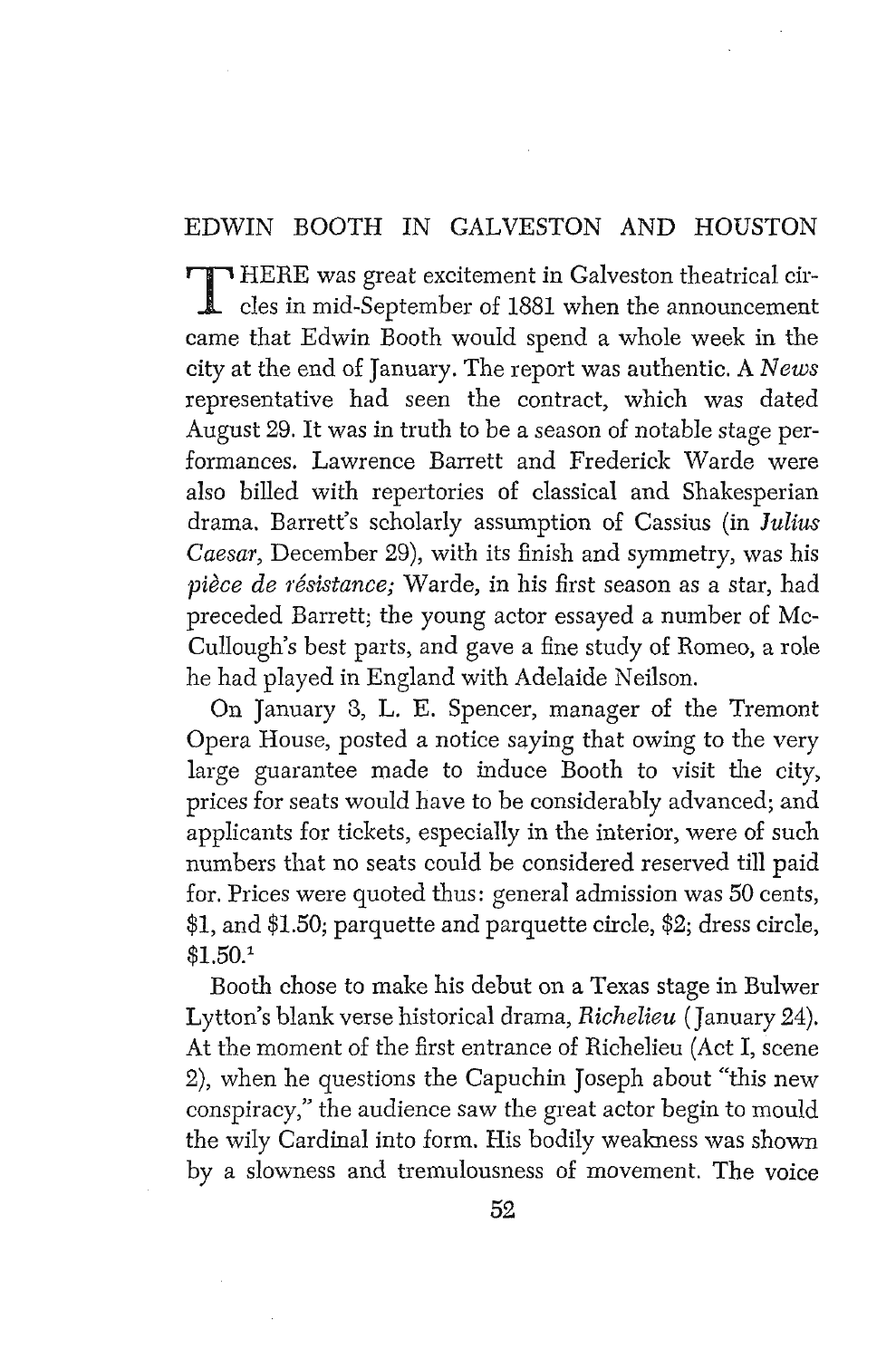at times quavered and even appeared to crack; the slightest effort brought on a hacking cough, which had to be relieved by recourse to the lozenge-box. Many in the house thought the actor cold in these early passages; and it was not until the later scenes, where, with surprising force and violence, Richelieu denounced Barradas and invoked the powers of the Church in aid of the persecuted Julie, that they felt the great effect of his fervor and passion. There was no doubt but Booth entirely pleased the patrons of the Tremont. Barton Hill as Barradas seemed to understand his part, as did BelIa Pateman, who was Julie; but the support generally was declared to be only of a fair order.

**A** noteworthy feature of the tragedian's *Macbeth,* presented the following night, was that it employed no objective ghost, as Irving and other players were accustomed to have. The *News* has Ieft us a good account of Booth's portrayal of the terror-haunted Scotsman.

At first doubting, then aItemating fear with dashes of the valorous spirit that has bound him so closely to Duncan and finally submitting himself to the wiles of his wife, he, through all of this, builds a form and presentment that are unlike any other, and yet that instinctively stands in comparison with that which has gone before.

The masterpiece of Booth's repertory was of course his *Hamlet,* in which the actor was seen January **26.** This play admirers had come from far and wide to see; and the 1400 who packed the opera house heard every word and watched every movement of the great tragedian with enthusiasm. Readers of today may wonder what kind of Hamlet the actor portrayed in the early eighties. To J. Palgrave Simpson, who saw the American's revival of the tragedy at the Princess Theatre, London, November 6, 1880, the Hamlet was definitely not of the 'bld school," as many critics of that time claimed it was. Simpson thought Booth's Prince intense-oc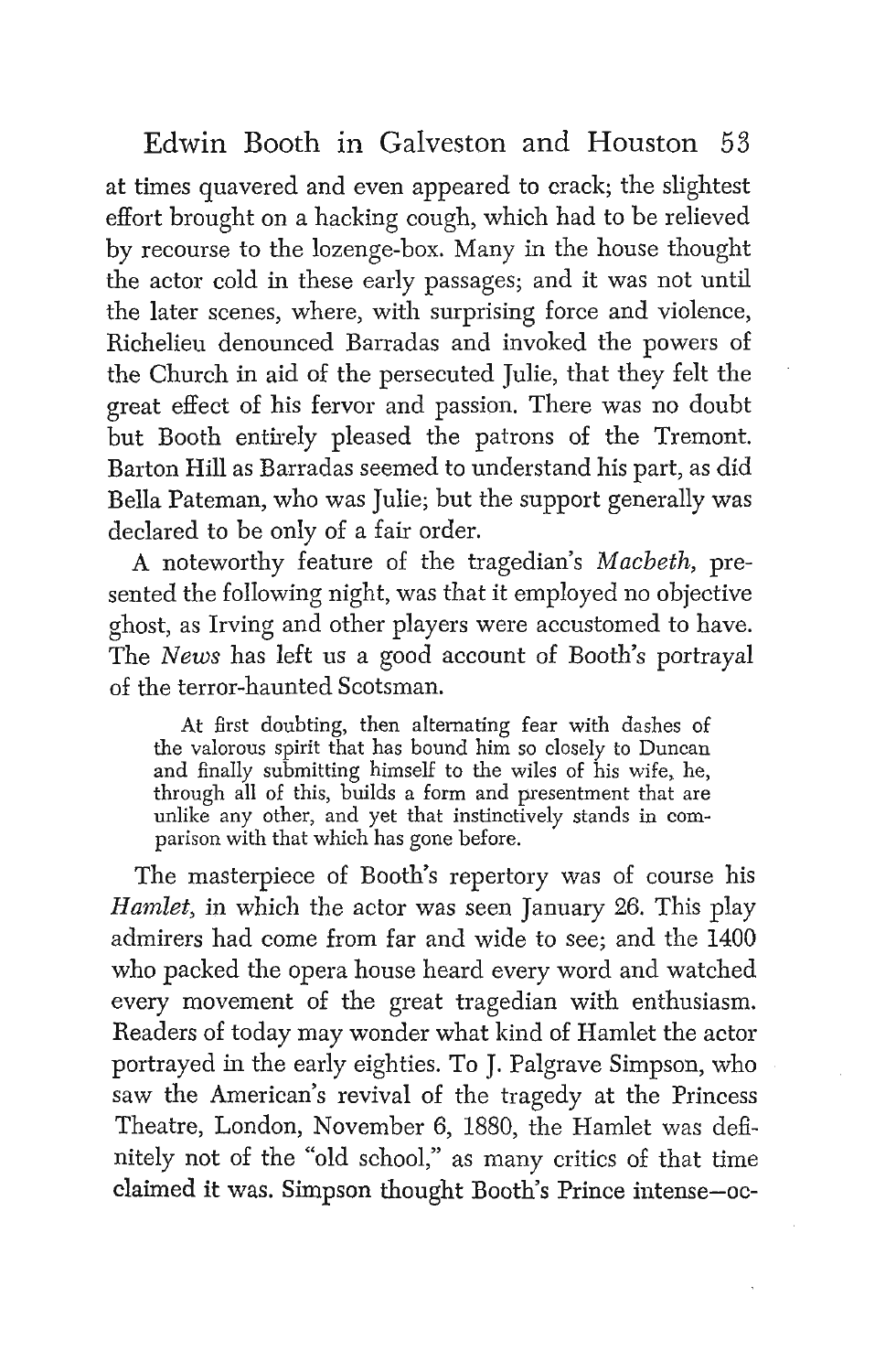casionally a trifie too intense, as in his vehement and shrieking utterance of the words: "Is it the king?"

Instead of being the slave of *tradition*, I found him constantly neglecting old traditional points-of which his manner after the Play *scene,* when his exultation would not give time to wait until the crowd had wholly dispersed, was, perhaps, the most notable. . . . Another instance may be given of his delivery of the words, "I'll rant as well as thou," which were not howled or ranted, as is commonly the case, but uttered with a profound contempt of the **ranting**  of Laertes.2

Booth's Hamlet was graceful and dignified, with nothing of pompousness or formal reserve. In the scene with Rosencrantz and Guildenstern he displayed a notable charm of manner. His speech to the players was delivered with ease and modest reticence. He treated Osric with courtesy, rather than with anger or impatience, preferring to show his contempt of the fop in playful asides to Horatio. He displayed a tenderness for Ophelia that made it clear he really loved her, and uttered the words, "Get thee to a nunnery," as wellmeant advice rather than as a denunciation-the whole a touching scene that reached every heart in the audience. In the closet scene his Hamlet reproached his mother with the restraint of a son unable to suppress a deep-rooted filial love. It was a well-considered presentment, mature in executiona whole picture of the Prince, and not simply a display of disjointed scraps or fragments.

The *News* could find little to praise in Tom Taylor's melodrama, The *FooZ's Reuenge,* given on the twenty-seventh; and thought Booth "ill-suited" for the part of the deformed jester, Bertuccio, until the moment of the great crisis in Act 111, when the failure of his plot became clear to him.4 Here his cries-first of gleeful frenzy and then of agonized despair -provoked extraordinary excitement throughout the theatre. Until this "point" **was** made many in the house doubted that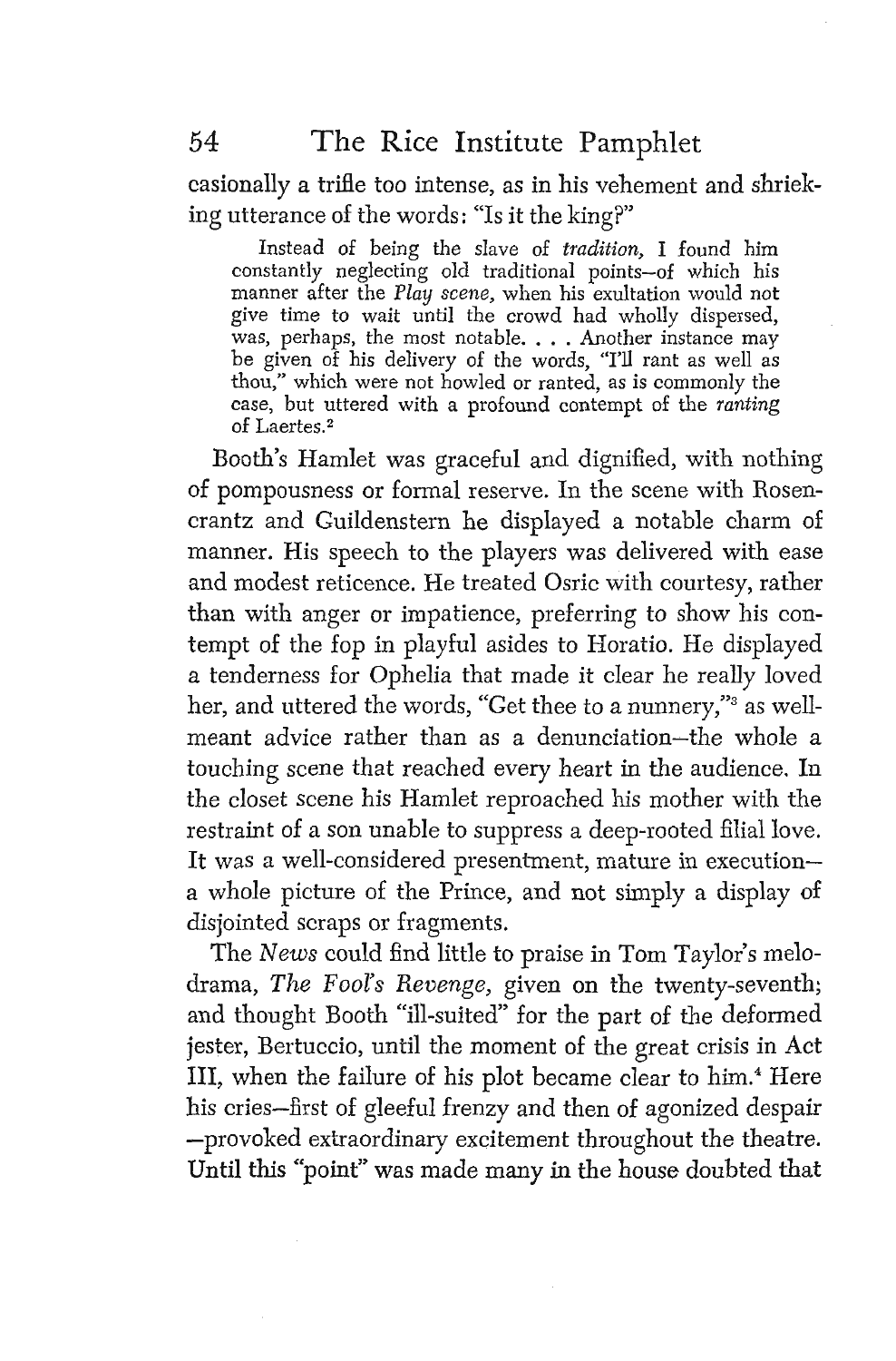the ungainly creature of misshapen legs and grotesque jestures was indeed the actor whom they had paid so much to see. It is no wonder that they were kept guessing, for, as William Winter said, few players who essayed the role showed such complete mastery of the stage business of buffoonery as did Booth;<sup>6</sup> few, too, could invest a melodramatic character with a like tragic power and moving force.

If Booth ever found any part difficult it must have been Shylock. He admitted as much in a letter to Horace H. Furness; in this he said that he had tried to get at the old moneylender through George Frederick Cooke's notes on his acting of the part. Cooke, he found, was indebted to Macklin for much he was praised for in the assumption.<sup>6</sup>

Galveston playgoers thought the tragedian's Shylock a well-rounded picture, finished to the hem of his Jewish gaberdine. They saw in the personation a thorough blending of dignity, hate, greed, cunning, deceit, and abject defeat. The actor made no effort to elevate the character to the gentlemanly level of Henry Irving's portrayal. There was a suggestion of impending evil in the playful manner in which Booth hid Shylock's malicious purpose as he made his bargain with Antonio. In the baiting scene, when he revealed his wild savagery, he was impetuous and terrible in his fury. One could not hear him say, "Let him look to his bondl" without feeling that dreadful consequences were intended at the trial; nor at the trial itself could one hear the words, "Is that the law?" and fail to comprehend the amazed horror and unbelief they were meant to convey, John R. Towse, who saw Booth often as Shylock, declared that Pope's couplet, long identified with Macklin's fine conception of the role, could be applied as well to Booth.

> **This** the Jew That **Shakespere drew.7**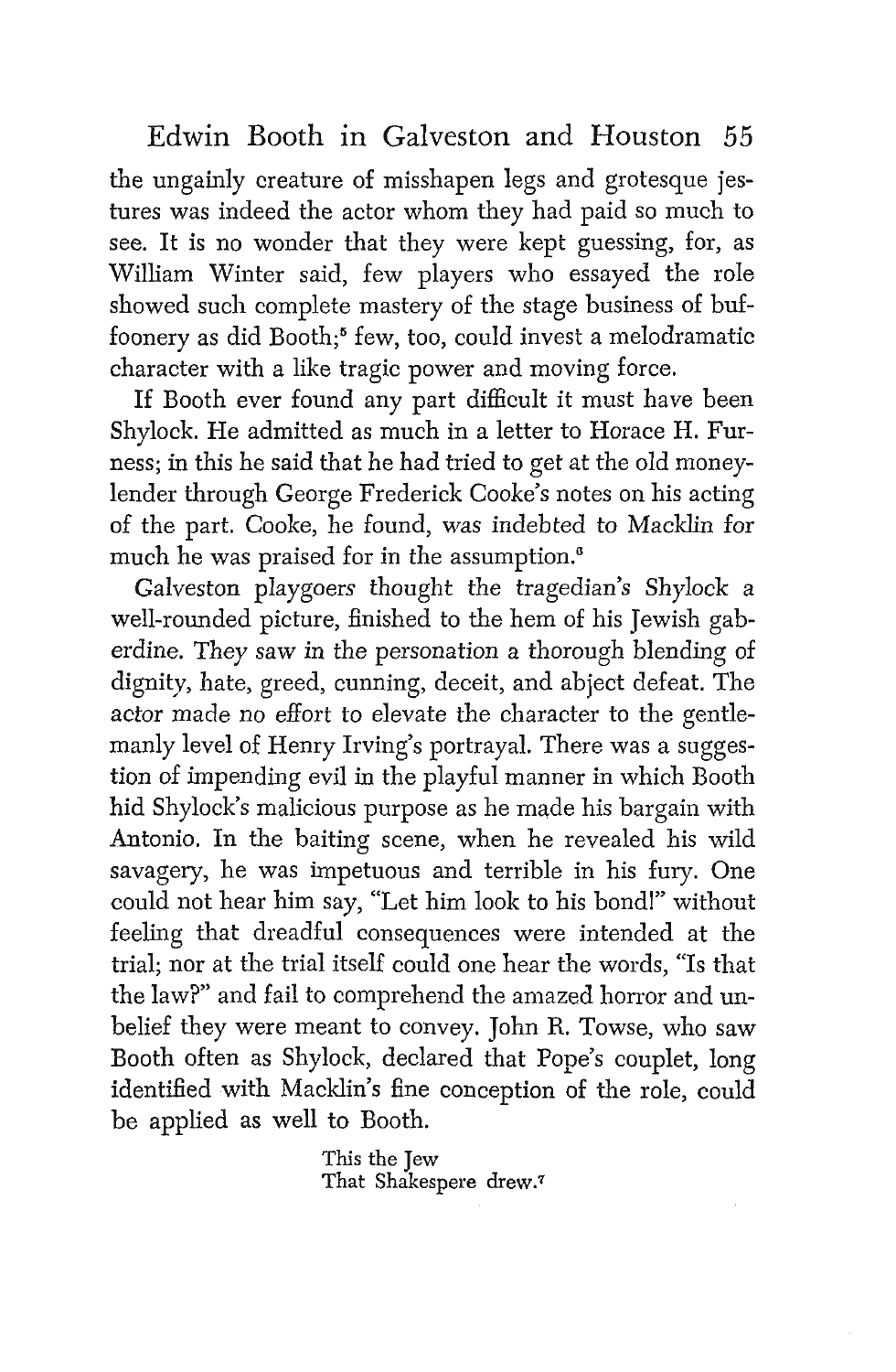The receipts of the tragedian's performances show that the engagement was successful. Richelieu drew \$1,523.50; Macbeth, \$1,313.00; Hamlet, \$1,783.50; The Fool's Revenge, \$1,681.00; Othello, \$1,218.00; The Merchant of Venice and A Quiet Family, the afterpiece, \$1,122.00. The total was \$8,641.00."

On the morning of February 21,1887, Edwin Booth's private railroad car, the David Garrick, was uncoupled from a New Orleans train and set aside on a quiet track near the Galveston depot. The car, acquired but recently in New 0rleans, was costing the actor \$3,000 for the journey from that city to San Francisco.<sup>9</sup> J. H. Magonigle, treasurer of the company and steward of the car, went uptown to look the market over for staple items and delicacies for the larder. For one thing, the star liked fruit glace on lettuce, with French dressing. The steward had much to buy, for Mr. Booth spared no expense, and there were the eleven o'clock breakfast, the three o'clock dinner, and the midnight supper to think of. Booth himself, together with the "Chickens," as he caIled Misses Emma Vaders, Kitty Molony, and Ida Bock, the younger ladies of his company, drove out to enjoy the bracing salt air on the pretty Galveston beach.'' Meantime the city was astir over the approaching grand attraction of the season. Local playgoers had been joined by out-of-town enthusiasts, many of whom were unable to find seats for either of the two nights of the actor's engagement, even at the outlandish prices they offered. Richelieu was the first play. In a two-night stand the tragedian generally gave Richelieu and Hamlet. Some patrons could recall Booth's portrayal of the crafty cardinal five years before; since then many had seen the more exhuberant Keene and Warde in the part, actors who pictured a tremulous old man, roused occasionally to fits of violent temper.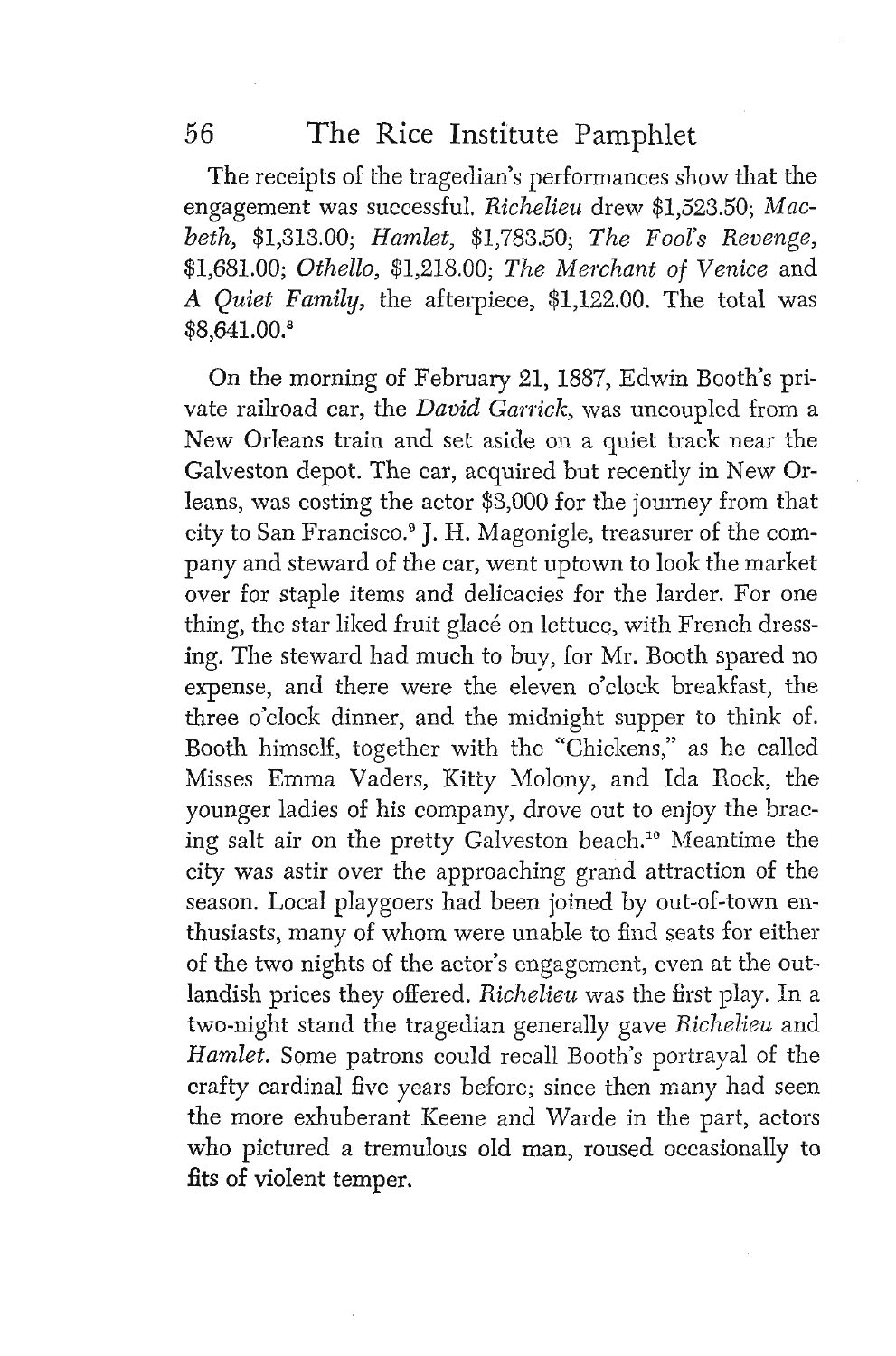#### For Booth's Richelieu of this visit we quote the *News.*

Booth throughout represents the cardinal as characterized by a natural flow of humor, which, though at times biting and sardonic, is at other times intensely full of human kindness and lights up his otherwise severe character in a wonderful manner, When public expectation is strong to a tension awaiting the famous passage when Richelieu tells François that "in the lexicon of youth reserved for brighter manhood there is no such word as fail"' Booth rather disappoints his audience by not making of this dramatic climax what other actors of less genius are capable of. He brings out the sympathetic side of the character admirably and his interpretation is characterized with a finesse of perception that demands appreciation.

The following night at *Hamlet* the largest house ever at a dramatic attraction at the Tremont forced the orchestra out of the pit and behind the curtain-a procedure not unusual at a Booth performance; it had happened in Boston. A New Orleans barber had given the actor a short haircut, which he thought would spoil his "business," since his Prince when meditative would run his hand through his hair." It is doubtful, though, that the short hair bothered him at all. From the moment in the first scene of Act I, when Hamlet is discovered in the presence of the King, till the line, "Oh, I die, Horatio . . ."', the vast audience sat rapt in the spell of the actor's resonant voice. They never missed a word he said or failed to see a line in his mobile face. They witnessed a painstaking, studious, and spirited performance, which only superlatives could describe. Of the support, Emma Vader's Ophelia was best in the mad scene. Her voice was sweet and sympathetic, though lacking in vollume. John Malone as Polonius (said the *News)* "read his lines too much like a devout but ranting minister would a sermon." Carl Ahrendt disregarded Hamlet's advice to the players by being too free with the text. But it is not likeIy that many in the audience saw and heard more than Hamlet.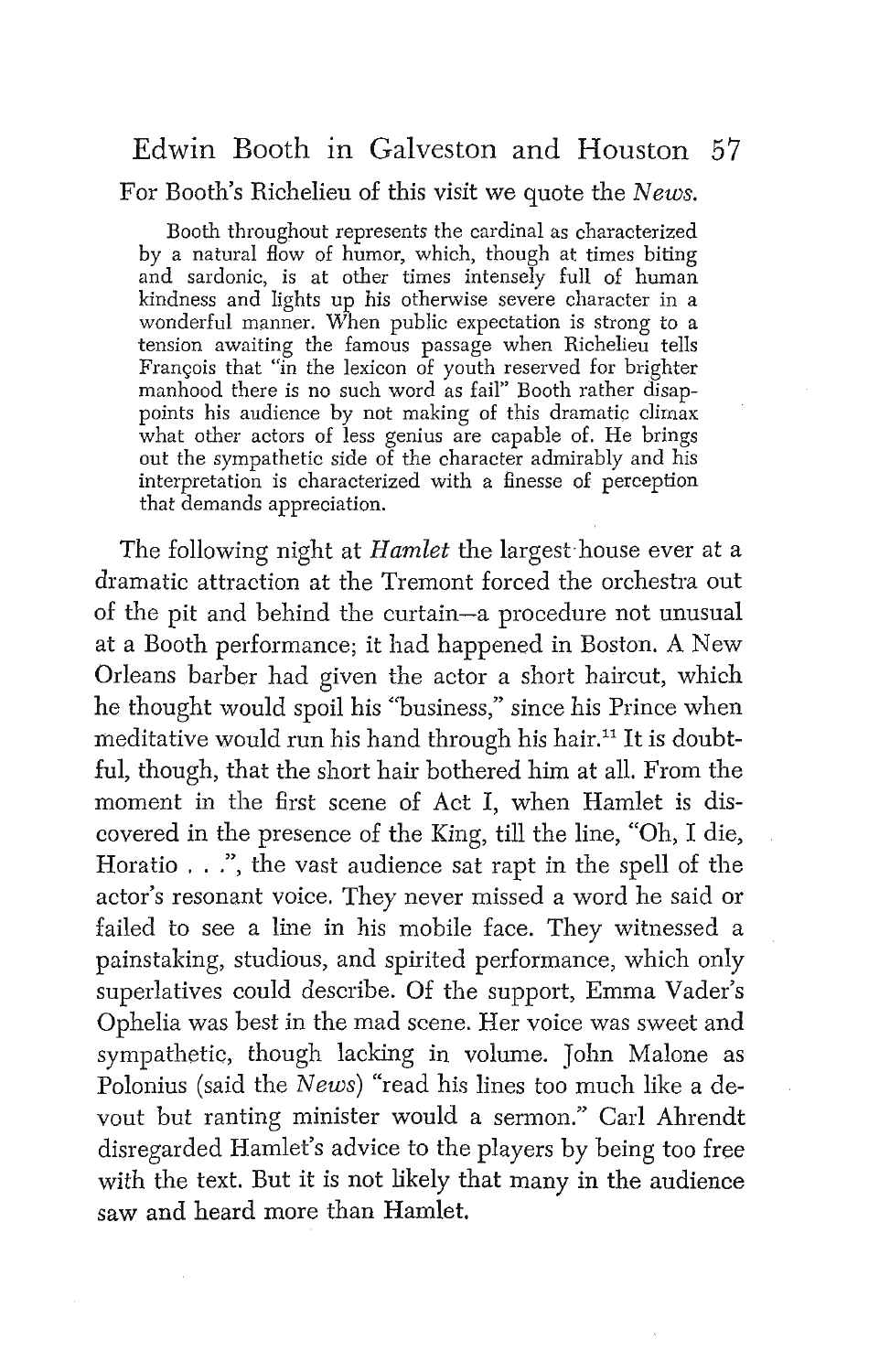The advance notices that Booth would appear in Houston on February **23** seemed to put the playgoing fraternity of the city into a greater frenzy than the news that he had been booked for Galveston had done to the islanders. Drama enthusiasts, too, as far inland as Waco and Austin, in their eagerness to see the "Prince of Players," planned theatre parties for the event and sought to reserve seats at Pillot's. Houston had waited long to see Booth, and the tragedian, now 56, was getting along in years. So many requests for tickets did manager Bergman receive that he could scarcely satisfy half of them. When the day of the great player's appearance arrived disappointed ticket-seekers were offering ten, twelve, and as high as fifteen dollars for tickets that had sold for two and three. One man gave \$50 for three places in the parquet circle; late in the afternoon some seats went for \$18 and \$20 each, and just before the curtain rose there were a few sales for \$25.

Admittedly, Booth's Hamlet was an intelligent, scholarly, conscientious, and zealous perfomance; but getting away from those adjectives, specifically, how did the man act? Was he too spirited? Did he wave his arms too much, and move about too freely, "sometimes with a harlequin's suddenness," as Mr. Dutton Cook thought he did?<sup>12</sup> Did he rely too much on facial play (of which his adherents claimed he was a master), and make too much use of his expressive and luminous eyes (eyes that Ellen Terry declared were the most wonderful pair she ever looked upon)? Booth was somewhat stocky, of medium height, and, as he humorously said of himself at that time, of "antique appearance."<sup>13</sup> Some thought that he was tender in his great scene with Ophelia (Act 111, scene 1); others, that he was merely forceful. Some believed he showed too much levity in the play scene and not enough earnestness. Even his detractors recognized his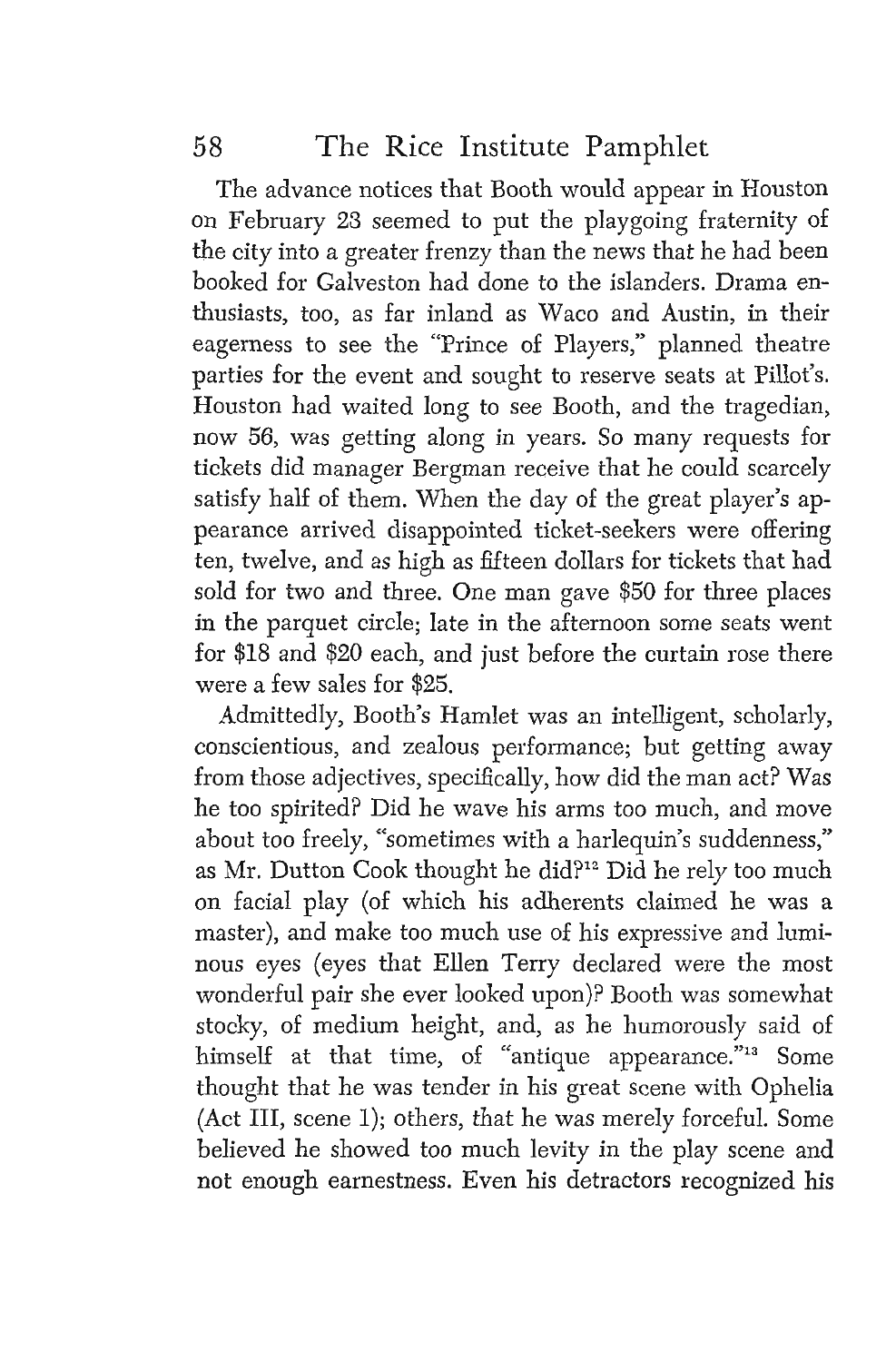naturalness and ease in the encounters with Rosencrantz and Guildenstern; and few could deny the power of his sonorous voice. Indeed, no one ever complained of being unable to hear him clearly even in the remotest corner of the theatre. Katherine Goodale, who, as the young actress, Kitty Molony, travelled with Booth in 1886-1887, tells how the actor's *Hamlet* went in San Francisco.<sup>14</sup> We may suppose that the audience at Houston-more moderately, of course-responded pretty much as did the playgoers on the West Coast. After telling how they had literally worn themselves out with applause during the performance, they were stunned into silence with the last words of the dying Prince.

"Oh, I die, Horatio-" By now there was not a sound in front. The rest was indeed silence-even after the curtain slowly descended.

Lights go up at once. No one moves out there. The orchestra is playing its Hamlet dirge and then, after complete quiet, reaction sets in. Ladies climb upon their seats, scream out for Booth! Booth! It is refined Bedlam, and then more calls.<sup>15</sup>

Booth last visited Galveston as an associate of Lawrence Barrett in the winter of 1888. Scanty attendance at the Mc-Lean-Prescott presentations of As You Like It and The *Merchant* of *Venice* (February 3) had led the *News* to observe that perhaps playgoers were saving their money for Booth and Barrett. The scale of prices for seats at the performances of the two stars was posted on February 5. Orchestra and dress circle seats were listed at \$3; balcony, reserved, *\$2.50;* balcony, unreserved, *\$2;* gallery, \$1; private boxes holding six, \$25. The players travelIed in the private railroad car, Junius Brutus Booth, with their manager, Arthur B. Chase, who was empowered to do all the talking to newspaper interviewers. The car, called "a magnificent house on wheels," had a parlor, library, smoking-room, cook-room,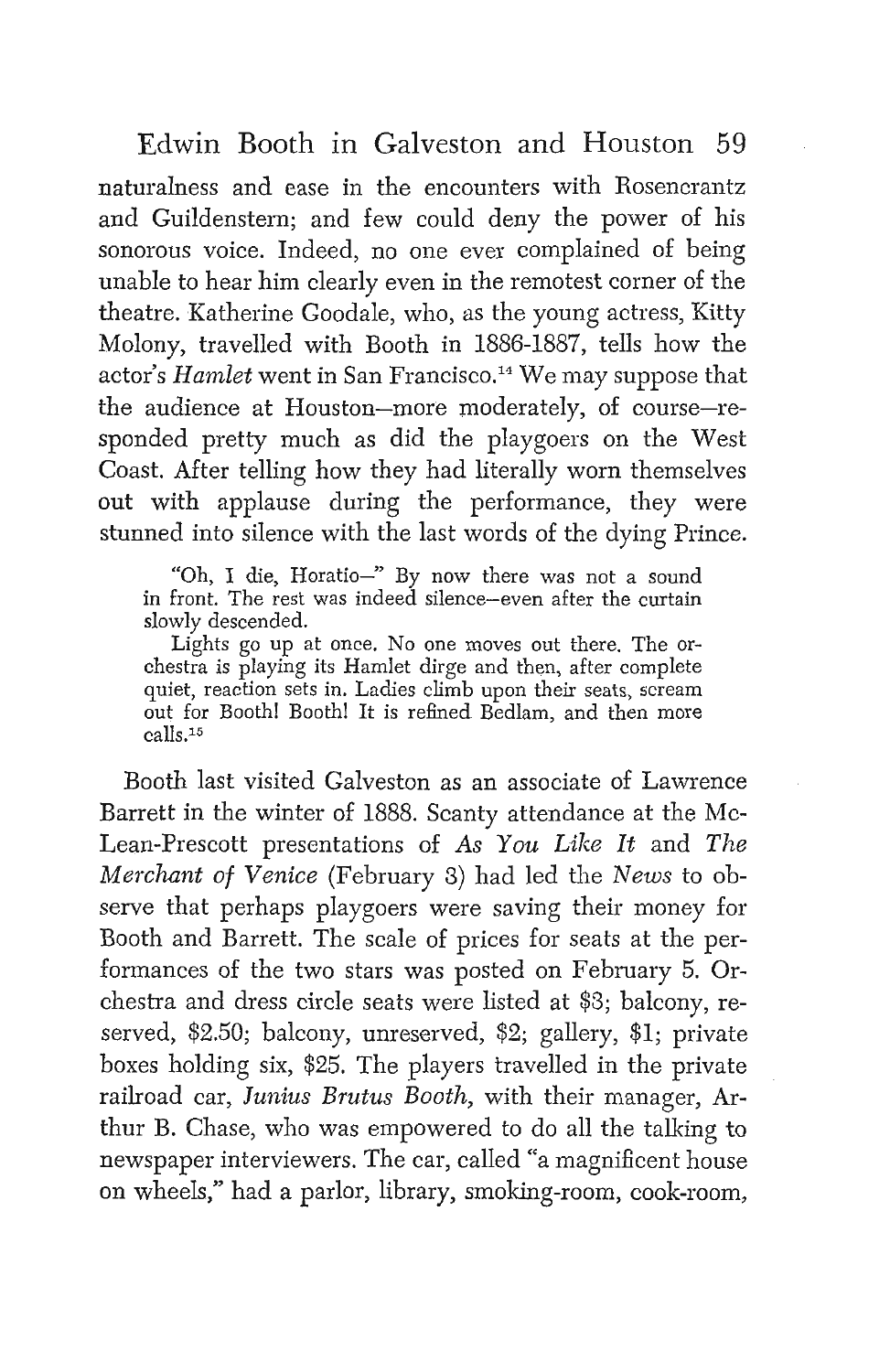and sleeping quarters. On one-night stands the congenial and companionable pair ate and slept in the car instead of putting up at a hotel.

The actors opened at the Tremont with *Othello* on February 13. The orchestra had been removed from its accustomed place and seated behind the curtain to make more space for additional patrons. "The muffled tones of the instruments behind the curtain between the acts was not very enlivening," said the *News,* "but was somewhat en *rapport* with the play, one of the least animated of the tragedies." As Iago, Booth came on the stage first, but it was not until the second scene, when he and Barrett appeared together, that the audience seemed to realize what was before them. Tremendous applause followed this realization. Of Booth's fine assumption of this craftiest of all of Shakespere's villains we can perhaps get the clearest impression from the words of a critic who often saw the broader and deeper conception of the actor's last years. Henry **A.** Clapp has left this interesting study:

The subtile Venetian, still as persuasively frank in speech and manners, as facile and graceful, as before now threw a shadow of baleful blackness as he walked, was Prince of the Power of the Air as he wove and cast the dreadful "net that shall enmesh them all," and in his soliloquies uttered such a voice of unquenchable anguish and hate as might poceed from Satan himself.<sup>16</sup>

Barrett's lack of heroic figure kept him from looking the part of Othello, and his studied intellectuality did not seem altogether suitable in a character swayed by the strong emotional impulses that govern the barbaric yet gentle-natured Moor.

On the second evening Booth was seen as the noble Brutus, proving his versatility in an assumption widely contrasting with that of the cunning Venetian. (Barrett's em-

60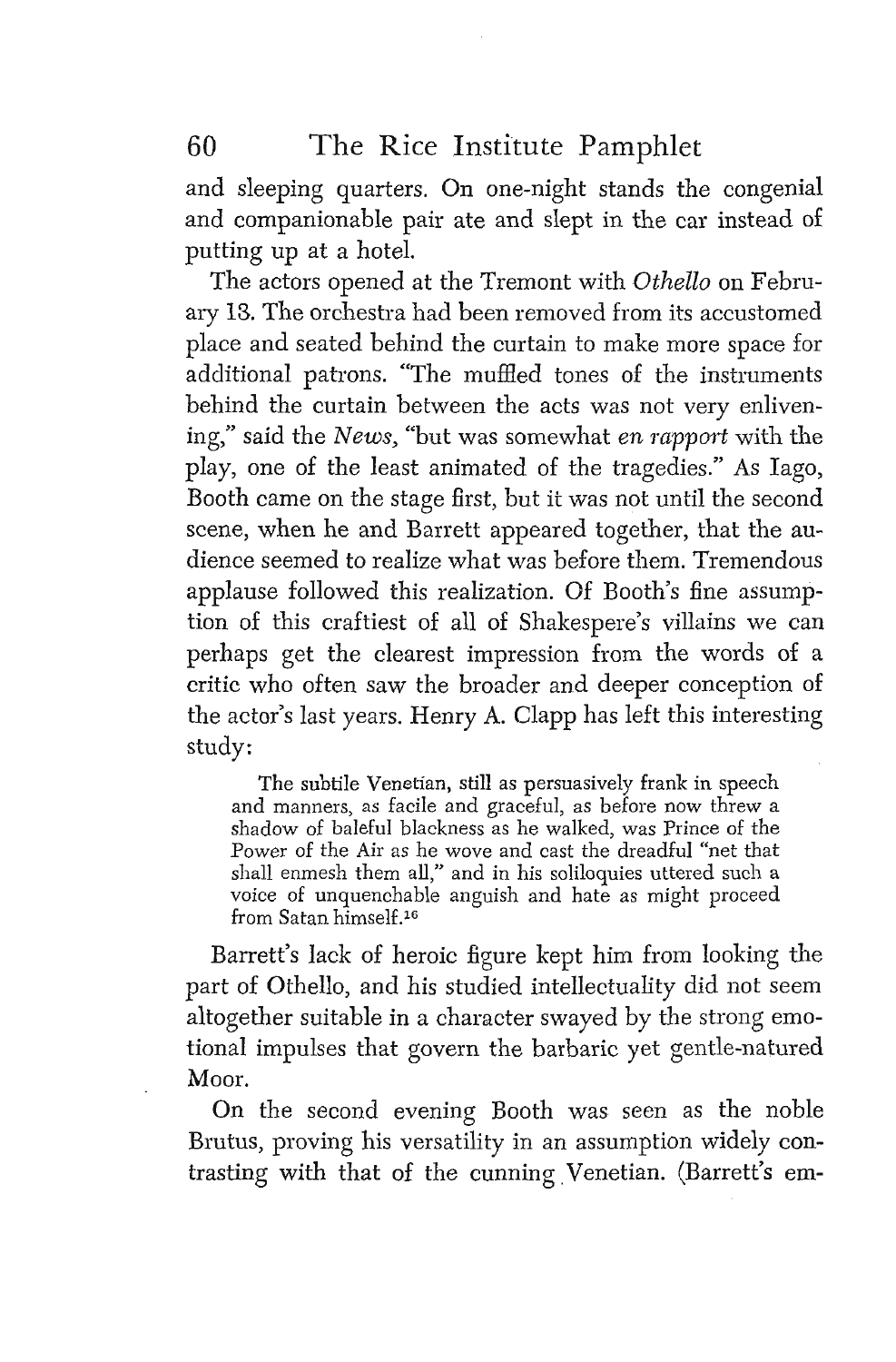phasis on Cassius and his understanding of the part will be dealt with later.) The *News* thought Barrett suffered from his association with Booth; and perhaps he did. Booth, on the other hand, profited greatly from the strong support his associate brought with him. There were certainly no "sticks" travelling with the select company.

The coming of the two great actors to Houston was hailed by the *Post* as the most important "histrionic feast" the city had ever known. Barrett was praised for hazarding his reputation in combining with Booth; and every one was pleased that the actors had elected to open with *Julius Caesar* (at the matinee, February 15), in which play the meteor-like and terrible Cassius of the one would stride the stage with the faultless Brutus of the other. There was no heaving of the chest and wringing of the hands in Booth's assumption of the part; the civil strife raging within his bosom was pictured in his face and reflected in his voice. As William Winter said of him: "Booth's Brutus had a gentle melancholy, a sad abstraction, an autumnal pensiveness . . . that rendered its greatness and its beauty less obvious than they would be if he were wholly a man of action." The gentle bearing, the pensive demeanor, and sad face of Brutus heId a11 eyes at the Pillot Opera House from the moment he appeared till his death at Philippi. His dignity (the *Post* declared) paralyzed the wrath of Cassius in the great quarrel scene and his silence at the realization of the death of Portia was eloquent.

Regarding Barrett's depiction of the part that had engaged so much of his attention for years the *Post* had but little to say. Earlier (1883) a critic with this paper had wondered if the player had the "eccentric idea" of making Cassius the principal part in *Julius Caesar,* "morally, and as exposing the narrow pragmatism of Brutus." Did Barrett regard Cassius as the hero of the tragedy, the patriot and conservative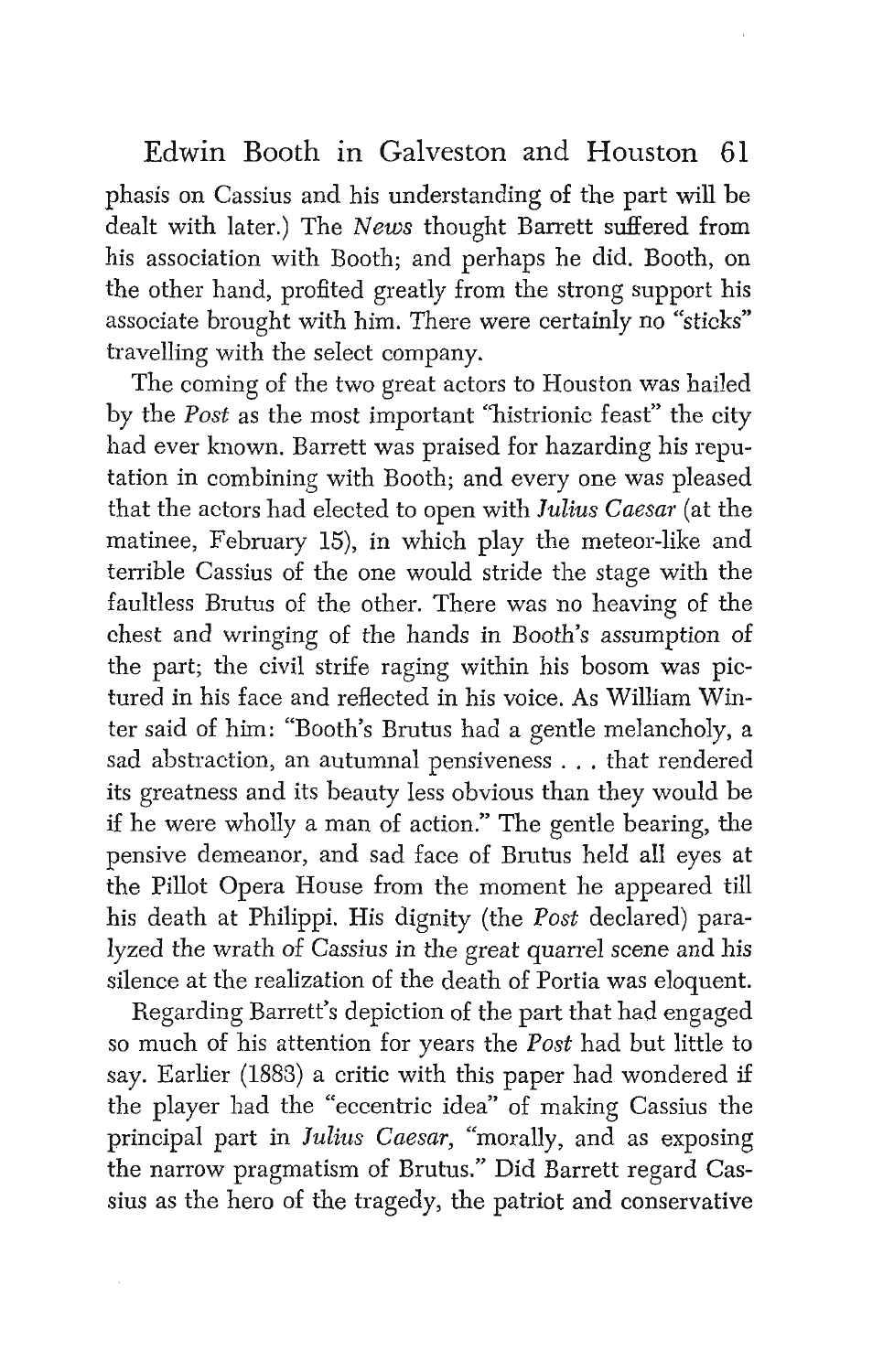statesman, and Brutus as the blundering aristocrat of the privileged classes who, by his stupidity and imperiousness, defeats the rally made against Caesar? After the showing of the tragedy with Booth it was felt that Barrett's interpretation was conventional, the actor apparently being content chiefly to satisfy the tastes of those who like the work of an artist, whether it be in purple or in carpentry.

In the evening, as Othello, Barrett was free and opennatured enough, and soldierly, but the massiveness and grandeur and brutal vigor with which Salvini invested the role were not within the American's grasp. "One always wished, with Barrett," says Odell, "that he had possessed just that one bit of magnetism that would have carried him into the ranks of the greatest."" Of Booth's Iago we can say that it was one of the highest efforts of genius one could have wished for, Towse called it "the incarnation of smooth, eager, supple, and fathomless deviltry."<sup>18</sup> And of the masterly portrayal the Post gives this account:

After seeing Booth as Brutus it seemed difficult to reconcile one's belief to the fact that the Brutus of the afternoon was the Iago of the night. In Mr. Booth's Iago may be seen all the cold-blooded villainy, all the sardonic deviltry, all the abominable hypocrisy and all the unrelenting malice that enter into the composition of the basest wretch that ever dramatist conceived. Then again there is the inimitable grace of it aII-he brings out the fascinating quality of the rogueplaying in a kind of lurid light through the malignity which steeps his soul.

The Ancient had been one of the triumphs of the great player's father, and from him the son got much of his stage business and ideas to serve as a basis for his own assumption. Both were matchless in the fifth act, which is essentially Iago's. Edwin's impressiveness was unforgettable when he delivered the lines:

Demand me nothing; what you know, you know; From this time forth I never will speak word.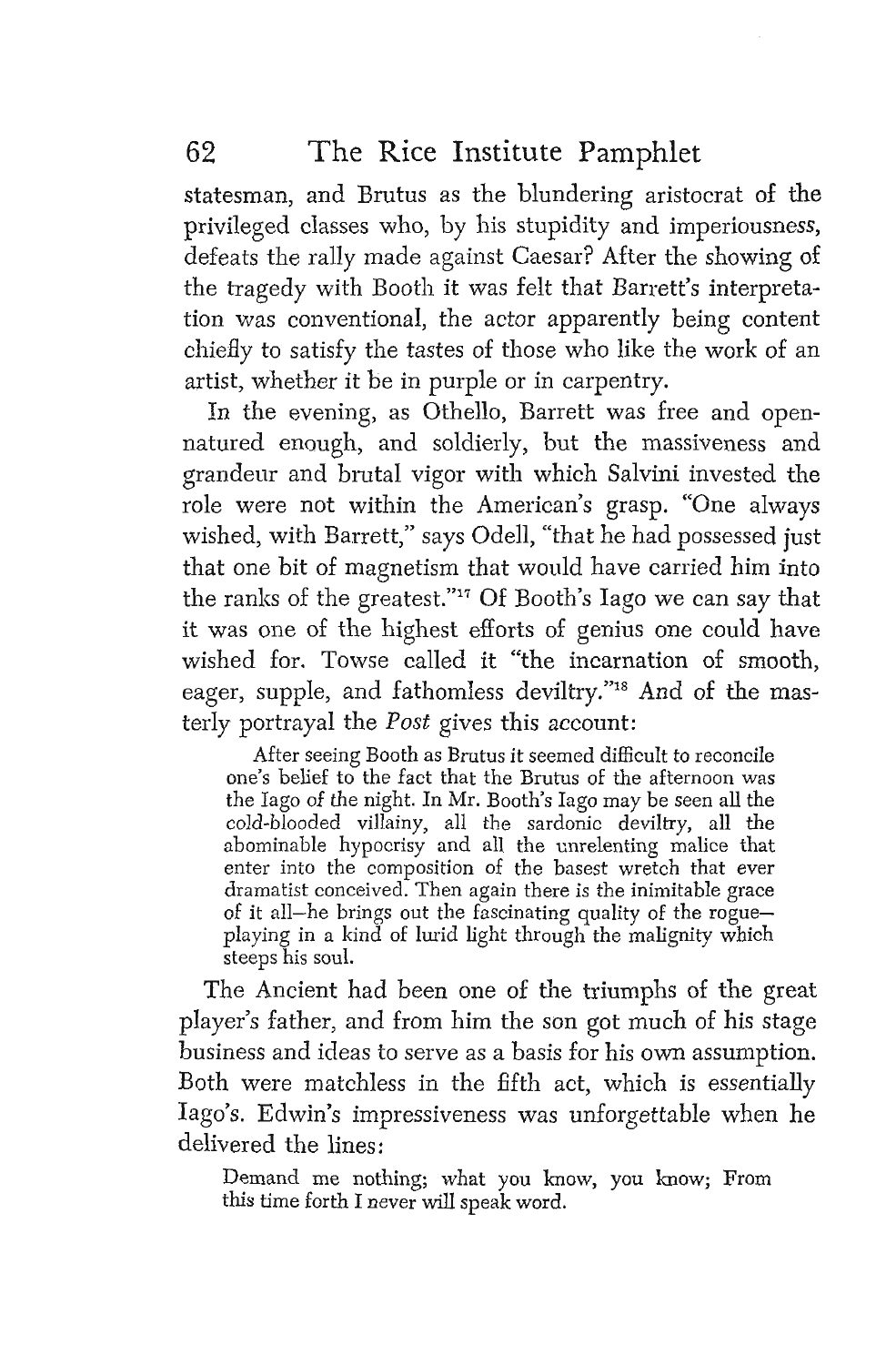As he spoke, his face seemed to redden with anger, and then presently to reflect his deep-seated hate, his eyes all the while flashing the secret working of Iago's mind.

The cast of Julius Caesar is subjoined:

| Edwin Booth        |
|--------------------|
| Lawrence Barrett   |
| E. J. Buckley      |
| John A. Lane       |
| Charles Collins    |
| Ben G. Rogers      |
| Lawrence Hanley    |
| L. J. Henderson    |
| Frederick Vroom    |
| J. L. Finney       |
| Charles B. Hanford |
| Edwin Royle        |
| Beaumont Smith     |
| Kendall Weston     |
| Walter Thomas      |
| M. C. Stone        |
| Owen Fawcett       |
| Miss Miriam Leary  |
| Minna K. Gale      |
| Elizabeth Robins   |
|                    |

Prices of seats at the *Othello* performance ranged from **\$3**  for the orchestra and orchestra circle to \$1.50 for the gallery, with boxes quoted at \$15. Pillot's with its eleven hundred seats made its contribution to the \$300,000 in earnings of the Booth-Barrett combination for the season of 1887-1888. Of this sum, Booth himself received \$200,000; Barrett, \$75,000; and manager Arthur B. Chase, \$25,000.

#### J. **S. GALLEGLY**